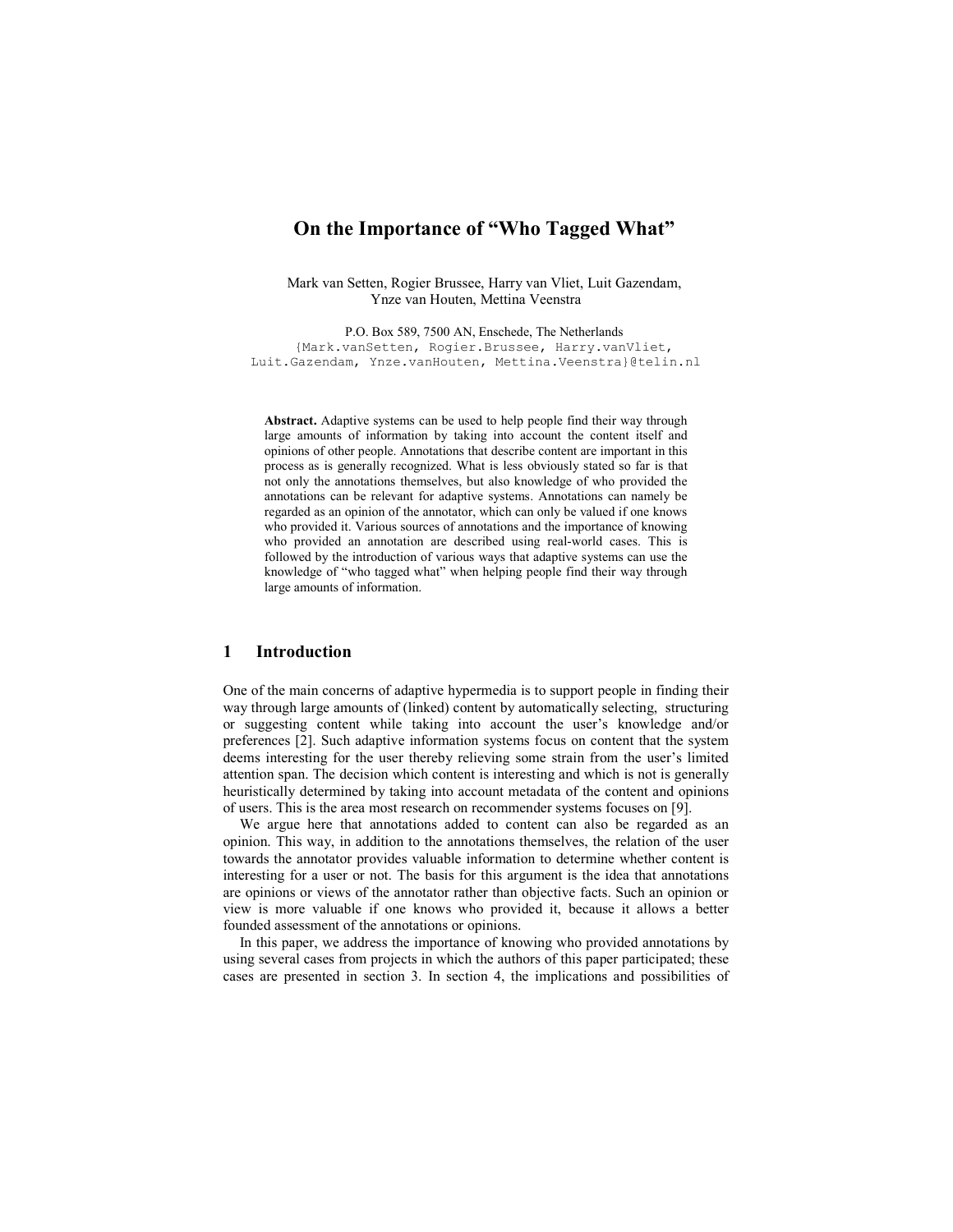keeping track of who provided annotations for adaptive systems are discussed. We start the discussion in section 2 by describing several types of annotations.

## 2 Types of Annotations

Annotating is the process of adding additional information to a document or other electronic objects. The traditional annotation is a comment in the margin. In the digital domain, annotations can range from bibliographical metadata such as author, title and date of publication to technical metadata such as file format, and from user defined keywords to computer generated abstracts. In this paper, we focus on annotations that are intended to facilitate the retrieval of documents and other electronic objects.

We distinguish four different types of annotation sources: annotations made by the creator, annotations provided by cataloguers, social annotations and annotations provided by systems.

### 2.1 Annotations Made by the Creator

Creators of content often provide annotations as part of their regular creation process, even though it can be time consuming. The motivation to provide them is to increase the chance that their content will be found by others. An author of a book for example, determines the title and (usually) puts his name down as the author. Likewise, the table of contents can be regarded as metadata about the content of a publication. Publishers, who are also part of the publication process, also add metadata to content, such as identification numbers, publication dates and summaries. Apart from the last example, such metadata is objective or at least, by convention or law, the responsibility of the publisher. Other annotations, like reviews printed on book covers, may contain a subjective positive bias towards the publication. In printed media such a bias is harmless, because the conventional form of such reviews makes it apparent for a possible buyer how to assess such a cover text, e.g. by taking into account that quotes are selected by the publisher, and the source of such a review.

## 2.2 Annotations Provided by Cataloguers

Cataloguers are professionals whose job it is to store documents in archives for easy retrieval in the future. One of the traditional ways of archiving is by categorizing objects on subject. Such annotations are widely used, and classification schemes designed for this purpose, such as the library of congress subject classification or the Dewey decimal system, have a long tradition in library practice and science. The attraction of a formal classification system or a controlled and often structured vocabulary (a so-called thesaurus [1]) lies in the great simplification of the categorization process. Other documents with exactly the same keyword are naturally grouped together. Likewise, documents assigned a hierarchical category are themselves grouped in a hierarchical fashion. Such a grouping is very useful to find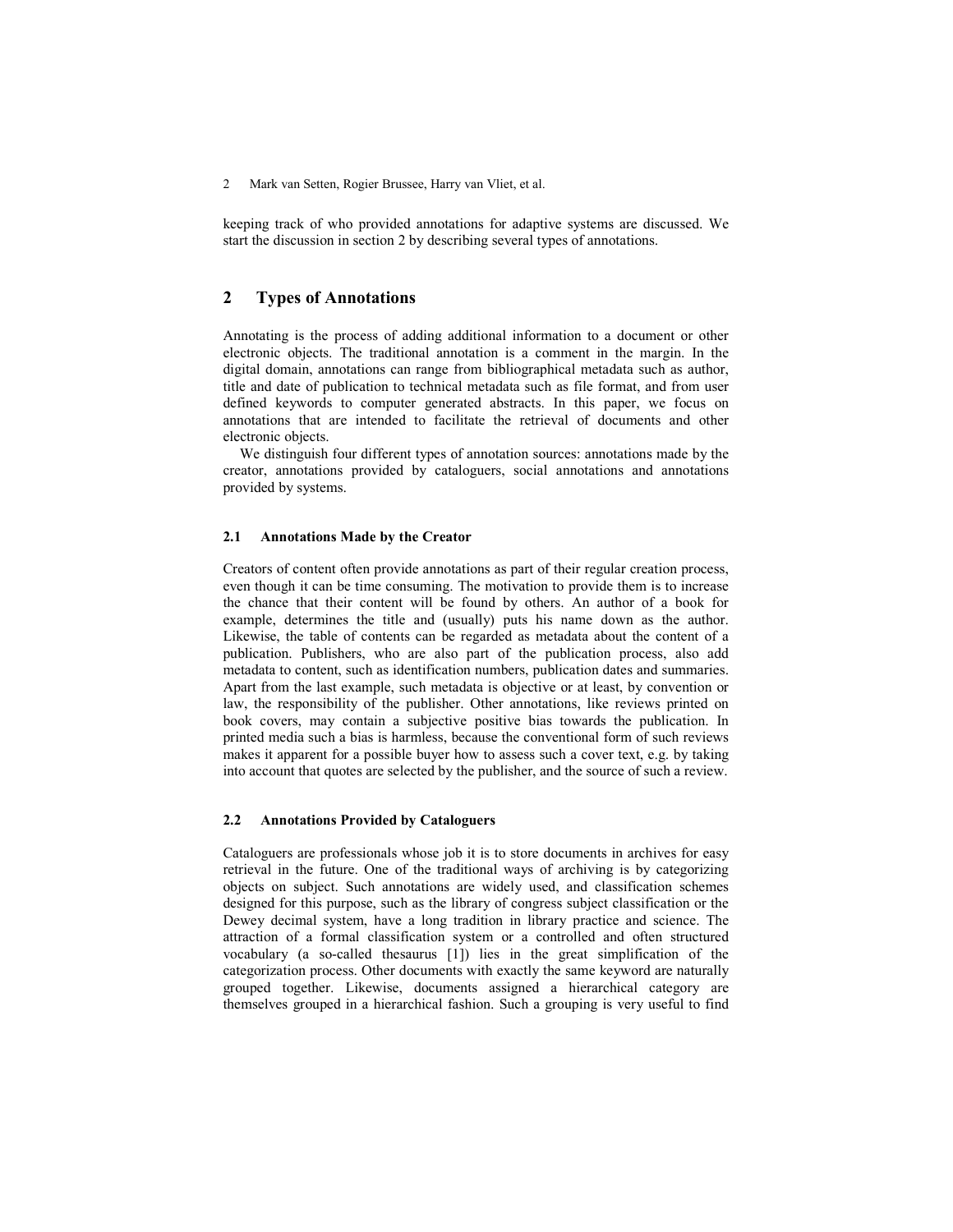related content, and it is trivial for a computer to find documents that have exactly the same keywords or fall into an exactly defined category. However, it does not address the following non technical problems:

- 1. How to ensure that content is properly annotated with keywords and/or categories?
- 2. How to ensure that those keywords or categories reflect what a user is looking for?
- 3. How to decide on the classification scheme or thesaurus?
- 4. How to know that a keyword or category was assigned in the intended or at least in a reasonable way?

Addressing all these issues by cataloguers alone is expensive (especially with the continuously increasing amount of accessible content), difficult to achieve and requires detailed knowledge of users. Other sources of annotations have therefore acquired attention. In addition, for textual content, full text search is used routinely for tasks that otherwise would have required very detailed annotations. Full text search is user driven and retrieval is based on what authors have written, sidestepping the above problems. The price to pay is that it is hard to judge how a query is reflected in the search result and people have to learn how to best formulate a query that will lead to their higher order goals. Fortunately, many people have become experienced with search engines and are aware of the pitfalls. However, content-based retrieval is still extremely difficult for non-textual media (see section 2.4).

### 2.3 Social Annotations

Social annotation is another way of acquiring annotations. The idea is to provide an open system that elicits people to annotate or tag people's content, especially their own content, often resulting in so-called folksonomies [7]. Such a process is greatly facilitated by easy access, availability, standardization at the same level of annotations and attractiveness of the medium. Openness means that, in principle, there is no hierarchy or initial weighing in who contributes annotations and there is no real barrier to contribute information ('everyone is equal, everyone can tag'). In practice this openness can be restricted by the author to a peer group, a maintainer or the author himself. There may be value in sharing the content and its annotations to a group, but that does not imply that it has to be everybody on the Internet. As getting oneself noticed and interacting with others appears to be a reward for active annotators, open annotation systems tend to become communication systems with social interactions as a consequence, see for example www.flickr.com.

Social annotation is in some way a misleading term because there is nothing inherently social about social annotation. It has consequences which can be deemed social; that is, there are consequences related to this loosely coordinated behavior of people. For instance, openness means many people join in and many hands make light work. Openness also creates opportunities for new social interactions, like finding others with common interests. If we consider these as positive impacts of openness, there are also negative impacts, like vandalism. Every open system is vulnerable to misuse by individuals, which can easily disturb an open system; not only making it unstable but also changing the way it is experienced, i.e. as non reliable. For instance, rewarding people for their participation in online communities by way of the quantity of their contributions leads to people sharing resources of poor quality or unrelated to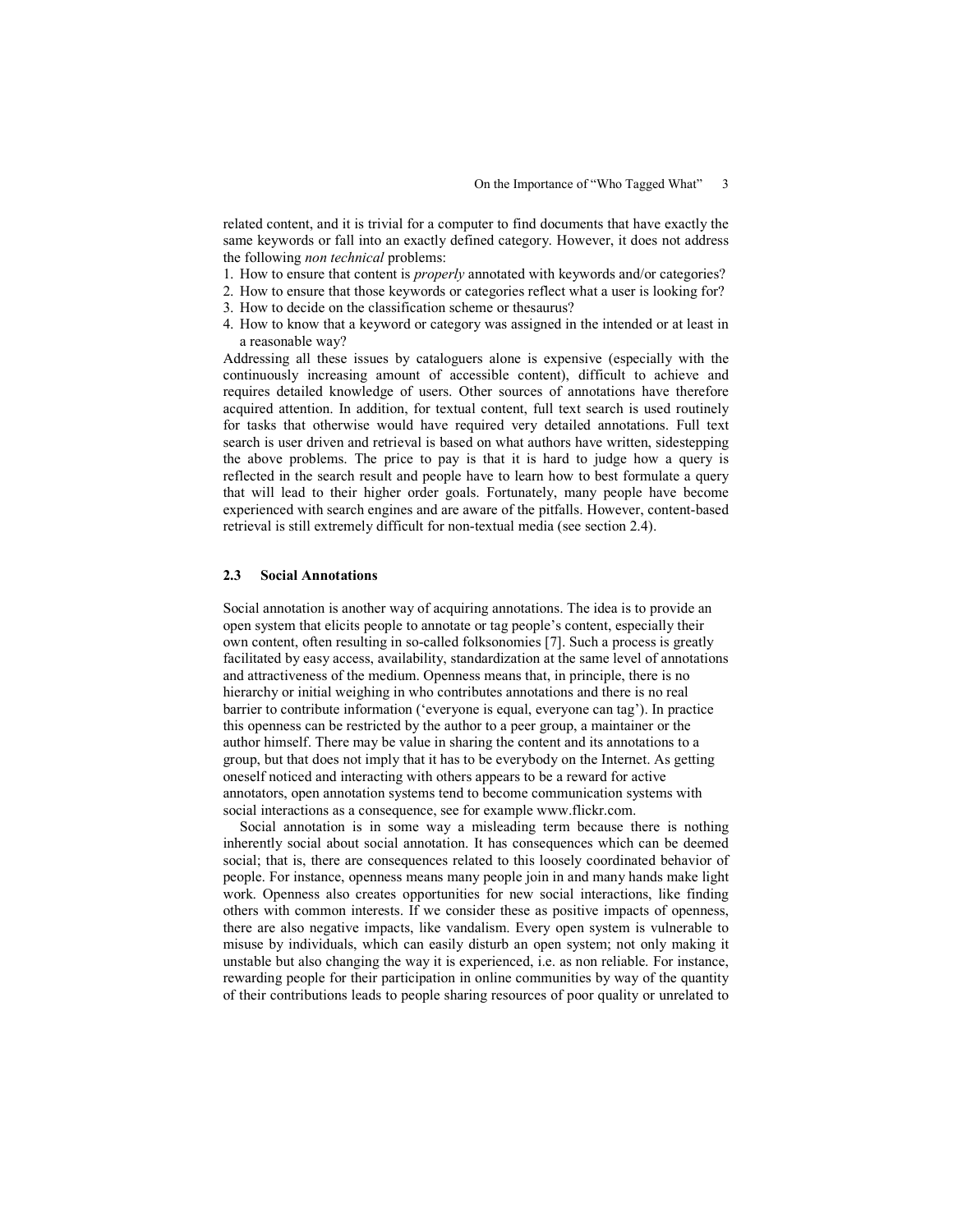the topic, resulting in a tougher job to find good resources and in the end to a decreased level op participation [3]. In many systems, there are processes at work to 'neutralize' such vandalism. For example, the Wikipedia relies on guidelines for wellmeaning contributors to behave responsibly and write as accurately and objectively as possible, the possibility of immediate feedback to 'correct' pages, and a policy to return pages to their original state as soon as they are recognized as vandalized [12]. However, such maintenance can become a burden. Another side effect is 'dominance': some annotations will climb to the top of most used tags because a vocal user community will tag a disproportionate amount of content or because of their 'track record' always come up on top resulting in 'the rich get richer', also called the Matthew effect [3]. This rise in tags then starts to bias the computed relevance of content, i.e. their 'bias' resonates through the system. It can also result in people reusing other people's tags without being aware of the context in which the original users provided those tags; del.icio.us even suggests other user's tags as tags to use for annotating websites. This can heavily influence the appraisal of what content we find (relevant). In a study of the Slashdot rating mechanism (slashdot.org) it was shown that comments have initial lower ratings and those contributed late in the discussion receive insufficient attention and end up with an unfair score, despite deserving comments [3]. Finally, the 'democracy' of the openness can also lead to possibly unwanted annotations. For instance we do not expect a 'voting' on the authors name or the title of a published book, whereas such a voting is expecting on issues such as whether it is 'exciting' or 'the best book of the year'. Such 'factual' annotations as title are in some way different from 'opinion' annotations, and with such factual information there are certain people who are the authentic source of it (the author, the publishing company). So some annotations must be protected from popular belief (the majority), who might think otherwise for some reason than the authentic source of information (the minority).

### 2.4 Annotations Provided by Systems

Systems that automatically analyze and annotate content without human supervision are an active area of research. Unsupervised metadata creation uses algorithms to automatically detect content characteristics. While being attractive because it requires limited human effort, it runs into the problem of the "semantic gap" (especially for non-textual content): the problem that semantic interpretation of content requires more world knowledge or even computer power than computers currently have. In the visual domain, this is particularly acute as annotations are often the only handle to retrieval due to the lack of correspondence between the information extractable from the visual data and the interpretation that the data has for a user in a given situation [10]. Clearly, higher-level semantic descriptions are often more useful than low-level features like color and texture, but automatic classifiers for such high-level features are much less accurate [8]. Promising developments include multimodal analysis techniques, using data from the visual, auditory and textual modality [10]. Information extraction techniques for text [4] are better developed but still run into lack of context.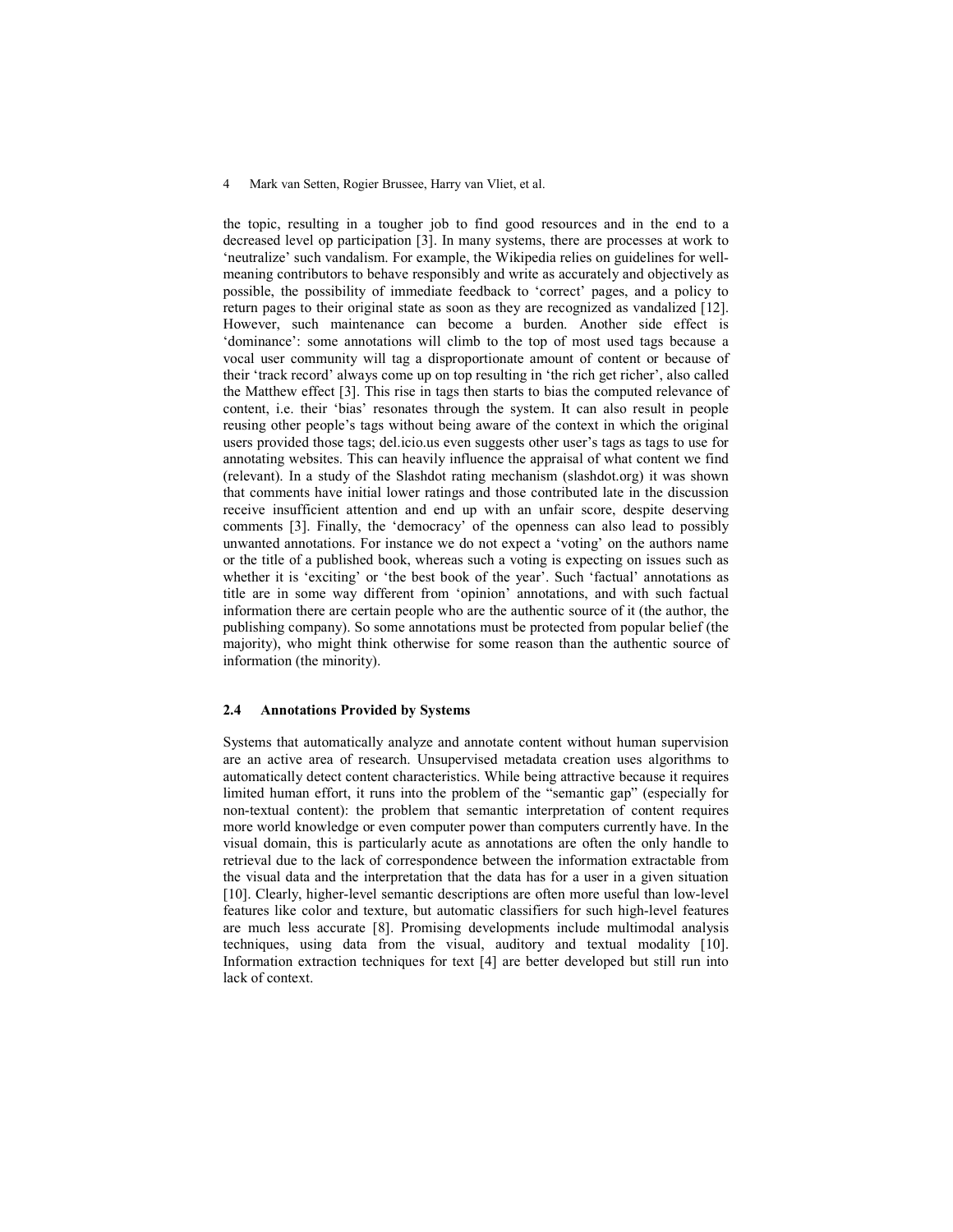# 3 Case Studies

In this section, we discuss four cases in where various sources of annotations were used by content providers for a variety of reasons. The authors participate(d) in projects within those cases on a variety of research topics including ways to support professional cataloguers in the annotation process, automatic classification techniques, video browsing, automatic annotation techniques, design studies, social annotation techniques, etc. The viewpoints as described in the cases are all based on either results of those research projects or based on interviews and discussions with members of the organizations or communities in which the cases are based.

### 3.1 Ondergrond.org

In the fall of 2005, the Telematica Instituut gave an assignment to students of the European Media Master of Arts curriculum of the Utrecht School of the Arts to visualize how people can participate in supporting our cultural heritage. They decided to create a website called www.ondergrond.org devoted to street art in public places, such as graffiti, posters and stickers. Street art is typically spread across a city, tied to a specific location. It is also subject to weathering, cleaning or being sprayed over, making it a fleeting media that leaves few traces. What started as an experiment has quickly grown into a website with several features. It provides the possibility to upload photos, requiring a minimal annotation of the object such as location, a short description and some keywords. It can also be extended with, amongst other things, artist, crew, color and medium. This allows the creation of different 'expositions', for instance based on location, artist, color or keywords (humor, politics, etc). Such expositions are constantly present in the interface, as a way to lure visitors into an associative chain of clicks through the overall collection.

To determine and increase the quality of tags, a Q&A-module is provided asking visitors to confirm or vote on certain metadata. For instance, a question could be asked whether the color of the object is predominantly red. People may also be asked whether a keyword seems to best describe the object with some choice provided from keywords added by others. The underlying Q&A system is build around certain categories of questions and monitors if all different questions are evenly addressed.

Ondergrond.org relies almost exclusively on social annotations, reflecting the community-style of street arts. Both artists and interested others can (and do) provide annotations and actively participate in the community. Although the system registers who is providing information and tags it currently does not show who provided which annotations. According to feedback from the community, which actually consists of several sub-cultures with their own fiercely uphold style, views and opinions, this would be a very welcome addition.

### 3.2 Fabchannel

Fabchannel (www.fabchannel.com) broadcasts concerts, festivals, competitions and lectures on the Internet from two Amsterdam concert halls (Paradiso and the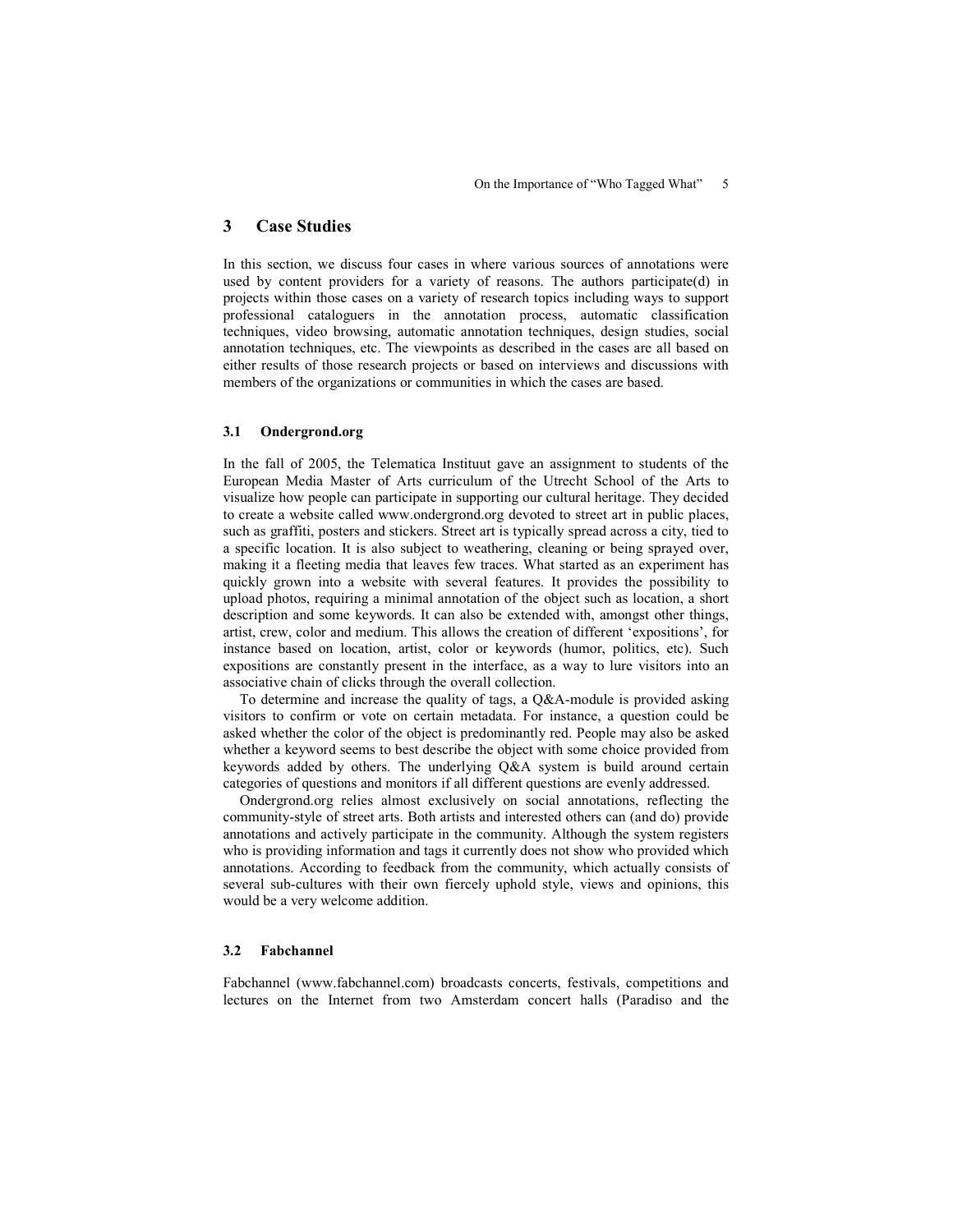Melkweg). They also offer one of the largest live music streaming video archives with over 400 recordings. Apart from big international acts, Fabchannel is always on the lookout for new, less known, but talented bands on the edge of breakthrough and helps them to reach a broader audience by spreading their music.

The Fabplayer is a web-based video player framework developed by Fabchannel's R&D department designed to explore the archive. It supports intelligent video browsing within recorded concerts. Current developments are aimed at supporting users to efficiently navigate through video content with the aid of annotated segments grouped on the basis of similar attributes such as guitar solos or all songs from the same CD, a form of interaction called patch-based video browsing [6].

The first step towards obtaining annotated videos is their segmentation. Currently, concerts are manually segmented into songs, but work is in progress to automate this process. Development of algorithms for the detection of specific song parts like instrument solos, applauses and 'exciting' segments is also planned. Song segments can be linked to external sources, such as music databases with song and artist related data (album, composer, year, etc) or commercial music download sites. Currently, professional cataloguers of FabChannel provide the annotations for song segments based on information such as set lists. However, as sets lists are not always accurate and the cataloguers are generally not familiar with the bands, it requires a lot of research from the cataloguers to annotate the song segments accurately. Based on interviews with members of FabChannel, we know that for this reason FabChannel intends to invite band members to annotate their own performances and to allow users of FabChannel to provide annotations and to correct existing annotations. These users are fans from all over the world, and fans generally know a lot about the artists and their performances.

#### 3.3 Sound and Vision

The Netherlands Institute for Sound and Vision (www.beeldengeluid.nl) archives Dutch public radio and television programs for their testimonial value (in the culturalheritage sense) and for the reuse by program makers. Since March 2006, all programs created in the Netherlands and broadcasted by the public broadcasting companies are automatically submitted to their digital archive. Sound and Vision makes a distinction between high and low priority programs. Low priority programs such as game shows, entertainment programs and comedies are currently only annotated on a basic level using metadata such as title, broadcasting date and genre generally provided by the broadcasters. High priority programs such as news broadcasts, current-affairs programs and documentaries, are annotated in more detail by professional cataloguers.

During the annotation process, cataloguers consult a set of textual resources to identify the most relevant categories for a given program and when necessary watch (parts of) the program. Categories are chosen from a thesaurus developed over the years by Sound and Vision. The available resources for having cataloguers annotate programs are limited; there are many high priority programs and a fixed number of cataloguers. Due to decreasing government budgets and an increasing number of programs that need archiving, Sound and Vision is currently investigating automatic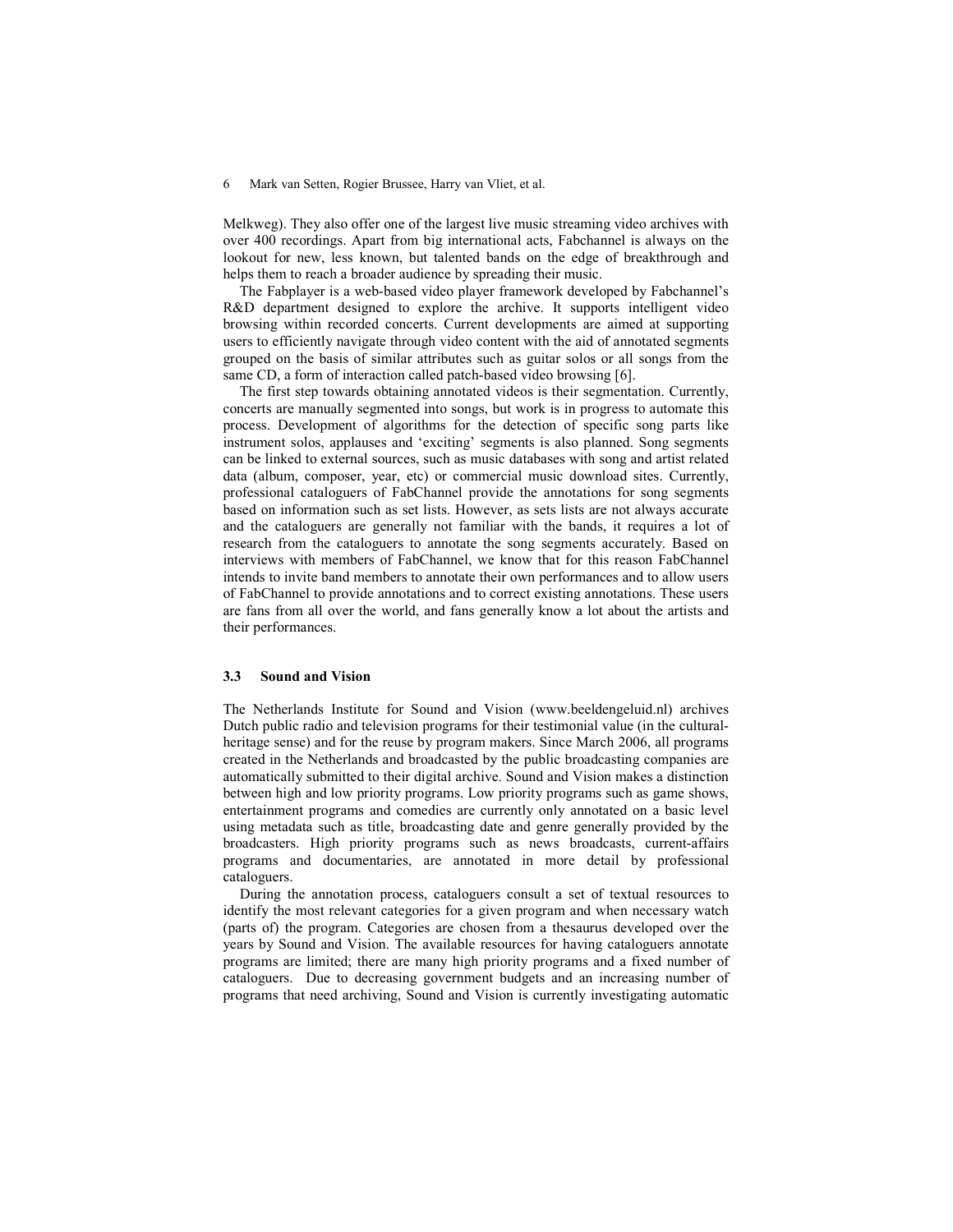metadata extraction techniques; fully automated for low priority programs and semiautomated for high priority programs (semi-automated means suggesting annotation terms to cataloguers by automatically analyzing textual context documents).

Program makers that look for program segments to reuse are Sound and Vision's main user group. It is important for them that programs are annotated in a consistent and reliable way; hence the use of professional cataloguers. However, in the future Sound and Vision intends to open up their archive to other user groups, including the research community and the general public. Their annotation needs are probably different. For this reason, Sound and Vision is likely to further explore other sources of annotations, such as automatic annotations and probably social annotations.

### 3.4 Cleco

The Cleco project explored the automatic annotation of educational content. The project was part of Kennisnet's "Content keten (chain)" program to stimulate the creation of high quality educational content (see www.kennisnet.nl). The e-learning community puts great emphasis on annotation and uses compound document formats (learning objects) that put metadata on almost every level. As a result, the annotation process is either expensive or does not get done. Both publishers and authors are therefore anxious to get support from automatic metadata generation. A workshop with a wide variety of participants from the educational domain showed that many participants think that an automatic solution is more attractive than annotations by non-experts and they had great expectations of the possibilities of automatic metadata generation.

The Cleco system automatically extracts Dublin core type metadata from textually oriented content: language, keywords, title, author and a summarization. A metadata editor allows human alterations and/or additions to the metadata, making sure that the final set of metadata clearly indicates the sources of annotation. First responses to the results were mixed, mainly due to the lack of available algorithms that focused on the Dutch language. Several participants at a workshop, both publishers and instructors, expressed interest in being able to see the difference between human and computer generated annotations. One participant noted that this would be possible by using several metadata documents in a compound document authored by different people or computer systems, and that this was an existing best practice for IEEE-lom (http://ltsc.ieee.org/wg12) metadata. However, it is unclear if this distinction is and will be supported by the available learning content management systems in practice.

## 4 Annotations and Adaptation

In the cases presented, annotations are necessary when searching for information, where the value of annotations depends on who is searching and what the goal of that person is, i.e. annotations are contextualized. Adaptive systems are designed to take into account the context of its users, the user's background and the user's goals, and to provide a service that automatically adapts to the user's context. Here, we will consider several ways in which information systems can adapt using annotations and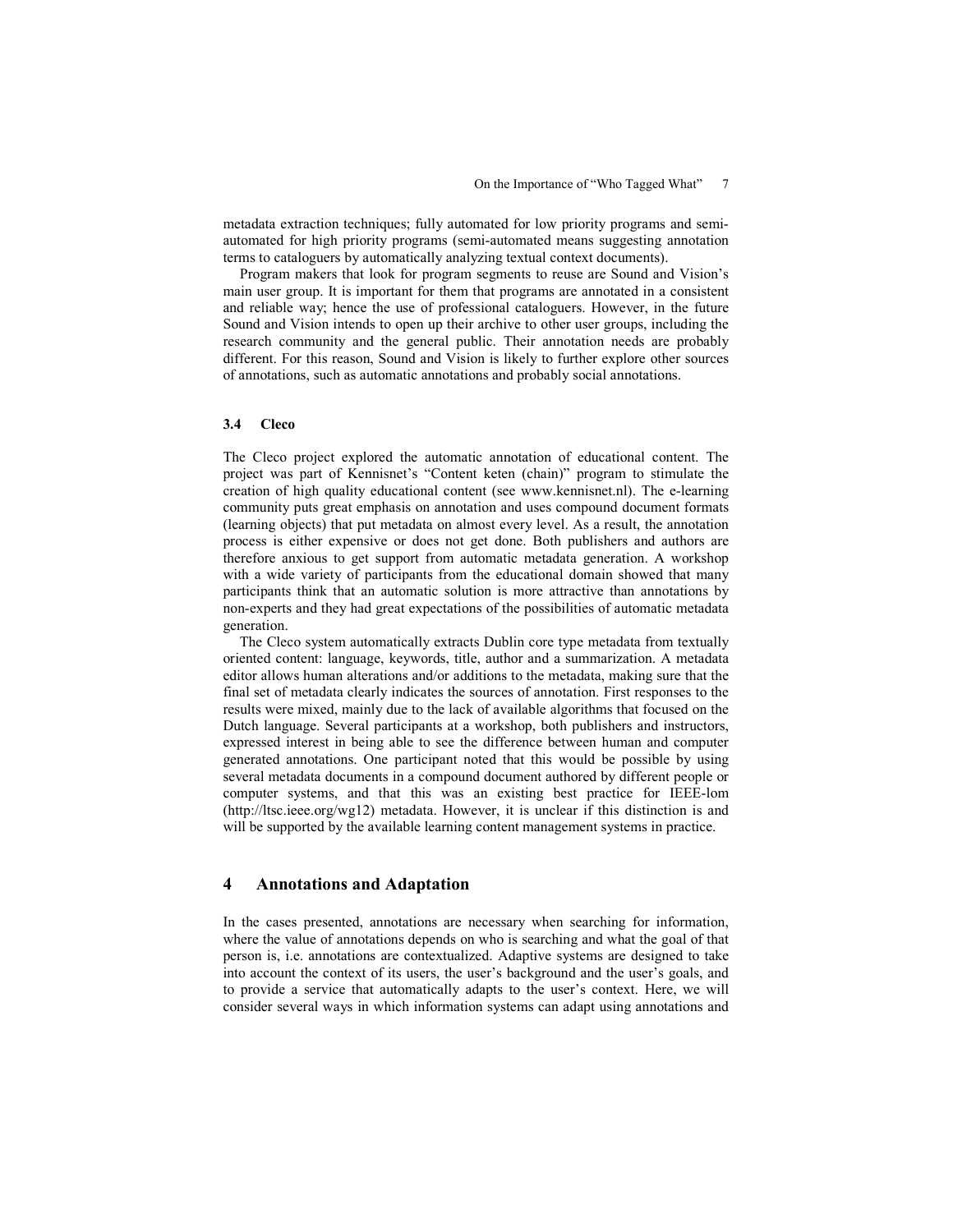thus better support users in finding information to meet their needs. However, one basic requirement is that the context of an annotation is stored with the annotation: who provided the annotation (the person and his background) and the intent of the person who provided the annotation.

One possibility for an adaptive system to adapt to the context of annotations is to track which annotation contexts a user is most interested in or which annotation contexts the user trusts most. Those annotation contexts are then used exclusively or primarily when searching for content by that user. Determining which annotation contexts to use for a specific user can be done either by the user himself or by letting the information system learn which annotation contexts suits that user. When users specify their own preferred annotation context, stereotype descriptions could be used. E.g. this would allow broadcasting employees to inform the search engine of the Sound and Vision archive to primarily use the 'professional' stereotype which focuses on annotations provided by the professional cataloguers. Fully adaptive systems are able to learn which annotation contexts are best suited for each user. Those systems analyze the user's past behavior to determine which annotation context best suit that user (perhaps even taking into account the user's current goals). Based on this past behavior, an adaptive system can decide to only use those annotation contexts that it believes suits the user best or it can weigh the available annotation contexts based on the probability of fitting the current user.

In information systems where people who search for content also provide annotation themselves, adaptability can be achieved by using annotations as an opinion of the annotator. Based on this idea, if someone takes the trouble of making annotations himself, those annotations can become part of his user profile as an indication of his perspective on the content collection and interest in the annotated object. This profile can then be used in a way similar to how rating profiles are used in recommender systems. A recommendation technique such as collaborative filtering [5] can be used to find users who annotated objects similarly. These similar users can then be used to suggest content that has been annotated by those users but not by the current user. It can even be used to suggest annotations to a person for objects he has not annotated before or additional annotations to objects he has already annotated.

Similarly, other recommendation techniques can also be used for annotations, such as the case-based reasoning recommendation technique [9]. Case-based reasoning finds objects that are similar to objects the user has seen in the past and uses the user's opinions about those similar objects to determine the expected opinion of the user for the new objects. When applied to annotations, case-based reasoning can suggest possible annotation terms to the user, based on how it annotated similar objects in the past. Similarity of objects can be determined by using any combination of already available annotations. Another use would be to, instead of wait till the user provided annotations, assume that the annotations with the highest probability suggested by these recommendation techniques are from the user and use them when the user searches for information.

Another possibility would be to take the user's opinion of an annotator into account. For example, if someone uses or approves of content that has been annotated by someone else (even if that user would annotate the object differently) this indicates that the annotations of that person have some value to the user; i.e. the rating for or usage of an object propagates as a rating on all users who provided annotations for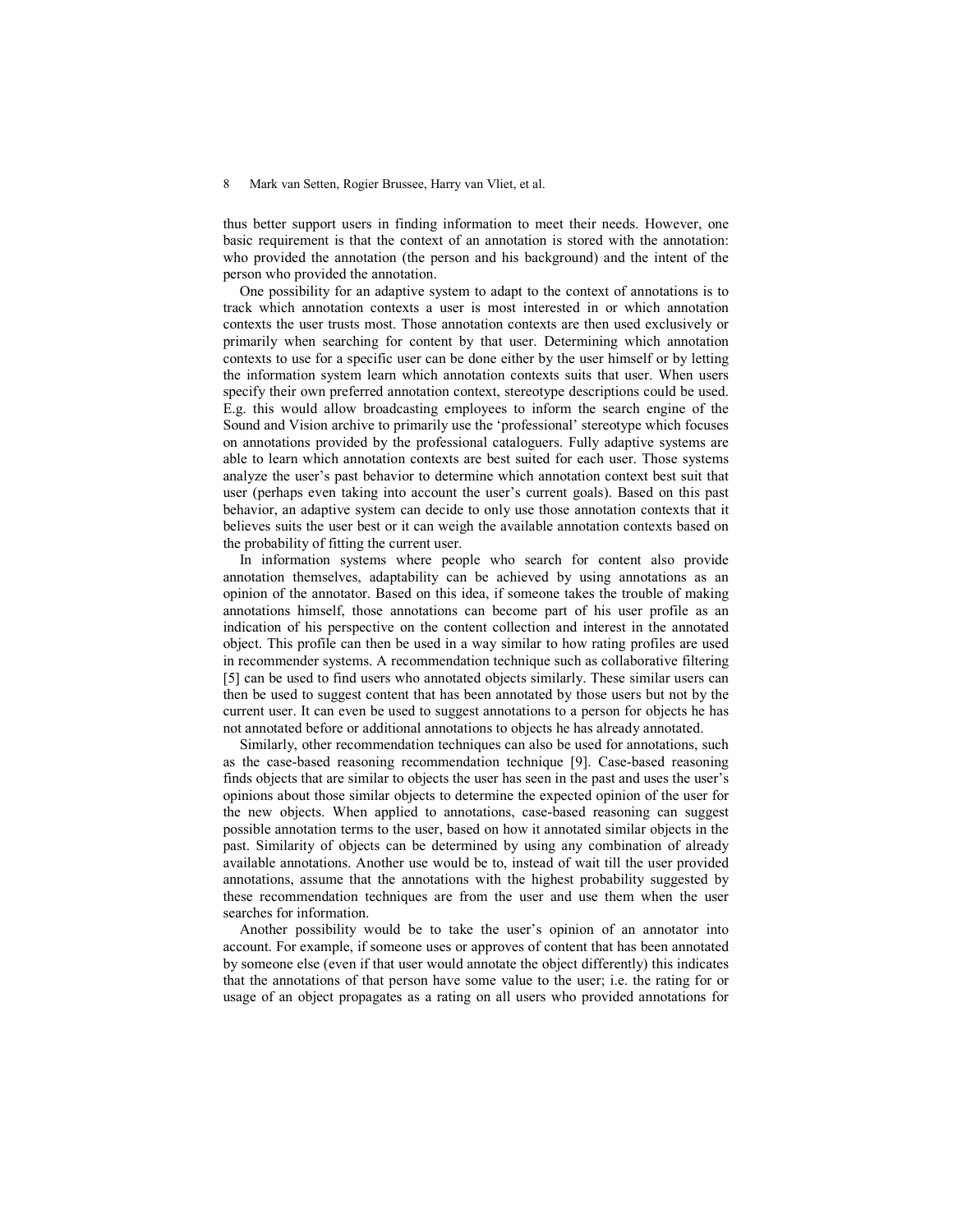that object. This is an implicit way of endorsing other users. Endorsement can also be done explicitly by allowing users to give a rating to or opinion on other users.

Adaptive systems in combination with annotations offer a lot of possibilities to help users in their use and search for information, either by suggesting (additional) annotations that a user might want to add to an object or by determining which annotation contexts can best be used during a search for information and thus improve the quality of search results.

## 5 Conclusions

 In this paper, we have argued for the importance of knowing who provided which annotations and gave anecdotal evidence that this is a problem of interest to a user group based on several real-world case studies. We distinguished four different types of annotations based on the roles of people or systems that where responsible for their creation. In the cases presented, we discovered that all four types of annotations can provide useful annotations for certain groups of users and stakeholders. Using one source predominantly does not mean that other sources of annotation are useless; in fact, it seems likely that different types of annotations and multiple annotations by different people or systems will find simultaneous use. This increases the need to make the source of annotations explicit. For some types of annotations, like ratings, or the result of a search engine, people already expect that annotations do not give a clear cut, authoritative answer. Thus the challenge is to deal with ambiguous, incomplete, contradictory, subjective and partly comparable annotations from different sources. This situation seems to be just a fact of life. Taking the source of information into account is often used as a coping strategy when information is ambiguous, incomplete or subjective. Thus we believe that knowing where annotations come from also helps to improve judgment.

Knowing who (or what) provided the annotations can help people in determining the relevance of the annotations for their own goals. Often this means that users have to have additional information on the annotator, e.g. role and affiliation, human or machine, other annotations or work of that annotator etc. What will be useful characteristics for annotators clearly depends on the context: .e.g. in few cases will it matter whether an annotator spends nights spraying graffiti, but in the ondergrond.org case it clearly does. For the professional user community at Sound and Vision, it is important that programs such as news broadcasts have been annotated by experienced professional cataloguers in a standardized way (in this case using the thesaurus) as this provides uniformity in annotations and a reliable level of quality. If TV programs would also be annotated by other annotation mechanisms, e.g. automated annotation techniques or social annotation techniques, the professional cataloguers and users should be aware of this. Users of e-learning content expect publishers to provide very detailed annotations, but publishers find this extremely expensive. Automatic annotation can satisfy their user's needs to a certain extent, but both users and publishers expressed interest in making it clear that those annotations are computer generated. Even for people searching through concert videos and people browsing through the street art collection, knowing who provided certain annotations can help